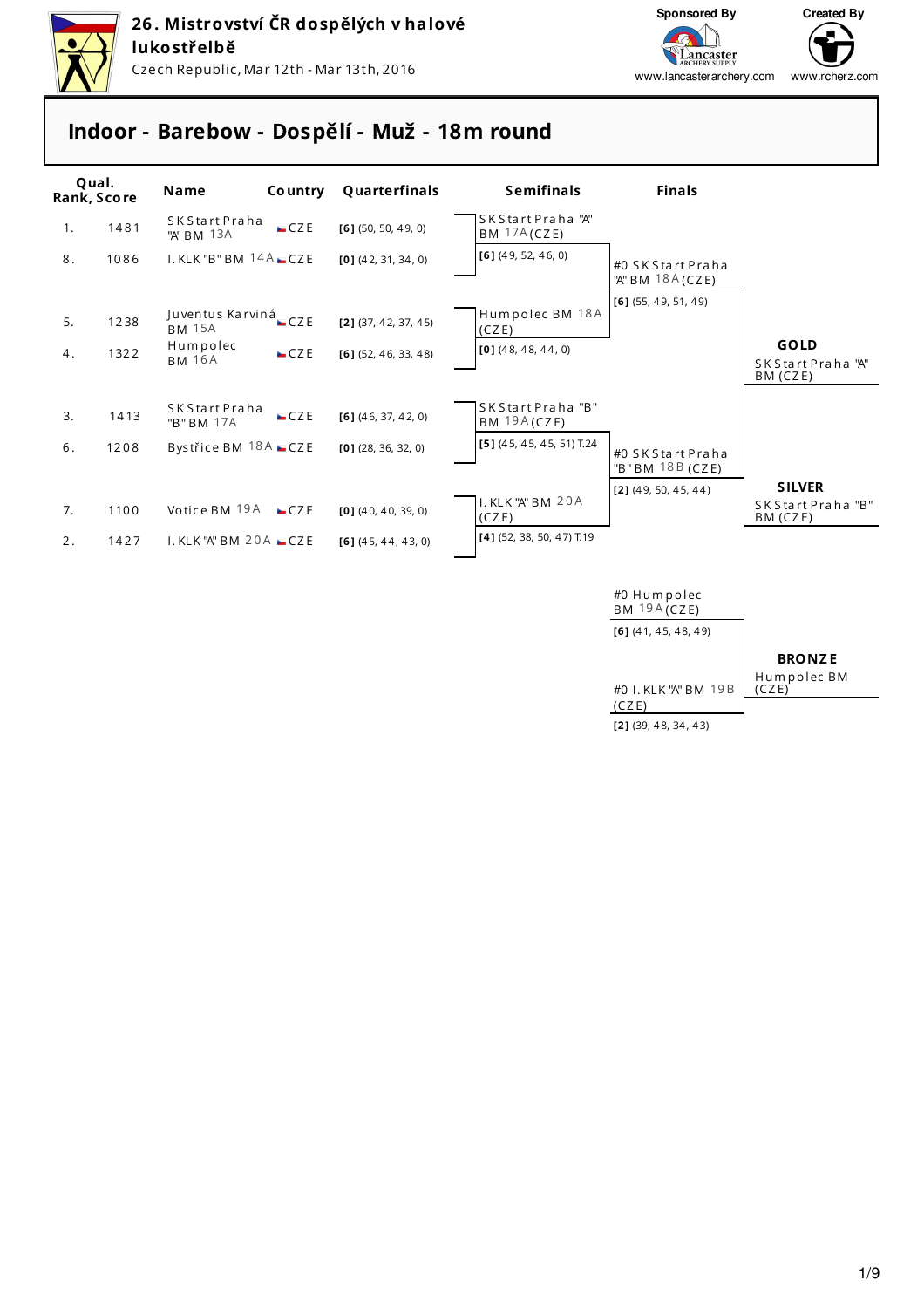

# **26 . Mistrovství ČR dospělých v halové lukostřelbě**

Czech Republic, Mar 12th - Mar 13th, 2016



www.lancasterarchery.com www.rcherz.com

| Qual.<br>Rank, Score |      | <b>Name</b>                    | Co untry | Quarterfinals          |  |
|----------------------|------|--------------------------------|----------|------------------------|--|
| 1.                   | 1481 | S K S tart Praha<br>"A" BM 13A | CZE      | $[6]$ (50, 50, 49, 0)  |  |
| 8.                   | 1086 | $I.$ KLK "B" BM $14A$ $CZE$    |          | $[0]$ (42, 31, 34, 0)  |  |
|                      |      |                                |          |                        |  |
|                      |      | Juventus Karviná               |          |                        |  |
| 5.                   | 1238 | <b>BM 15A</b>                  | CZE      | $[2]$ (37, 42, 37, 45) |  |
| 4.                   | 1322 | Humpolec<br><b>BM 16A</b>      | CZE      | $[6]$ (52, 46, 33, 48) |  |
|                      |      |                                |          |                        |  |
|                      |      |                                |          |                        |  |
| 3.                   | 1413 | S K S tart Praha<br>"B" BM 17A | CZE      | $[6]$ (46, 37, 42, 0)  |  |
| 6.                   | 1208 | Bystřice BM 18A CZE            |          | $[0]$ (28, 36, 32, 0)  |  |
|                      |      |                                |          |                        |  |
|                      |      |                                |          |                        |  |
| 7.                   | 1100 | Votice BM 19A                  | CZE      | $[0]$ (40, 40, 39, 0)  |  |
| 2.                   | 1427 | $I.$ KLK "A" BM 20A $CZE$      |          | $[6]$ (45, 44, 43, 0)  |  |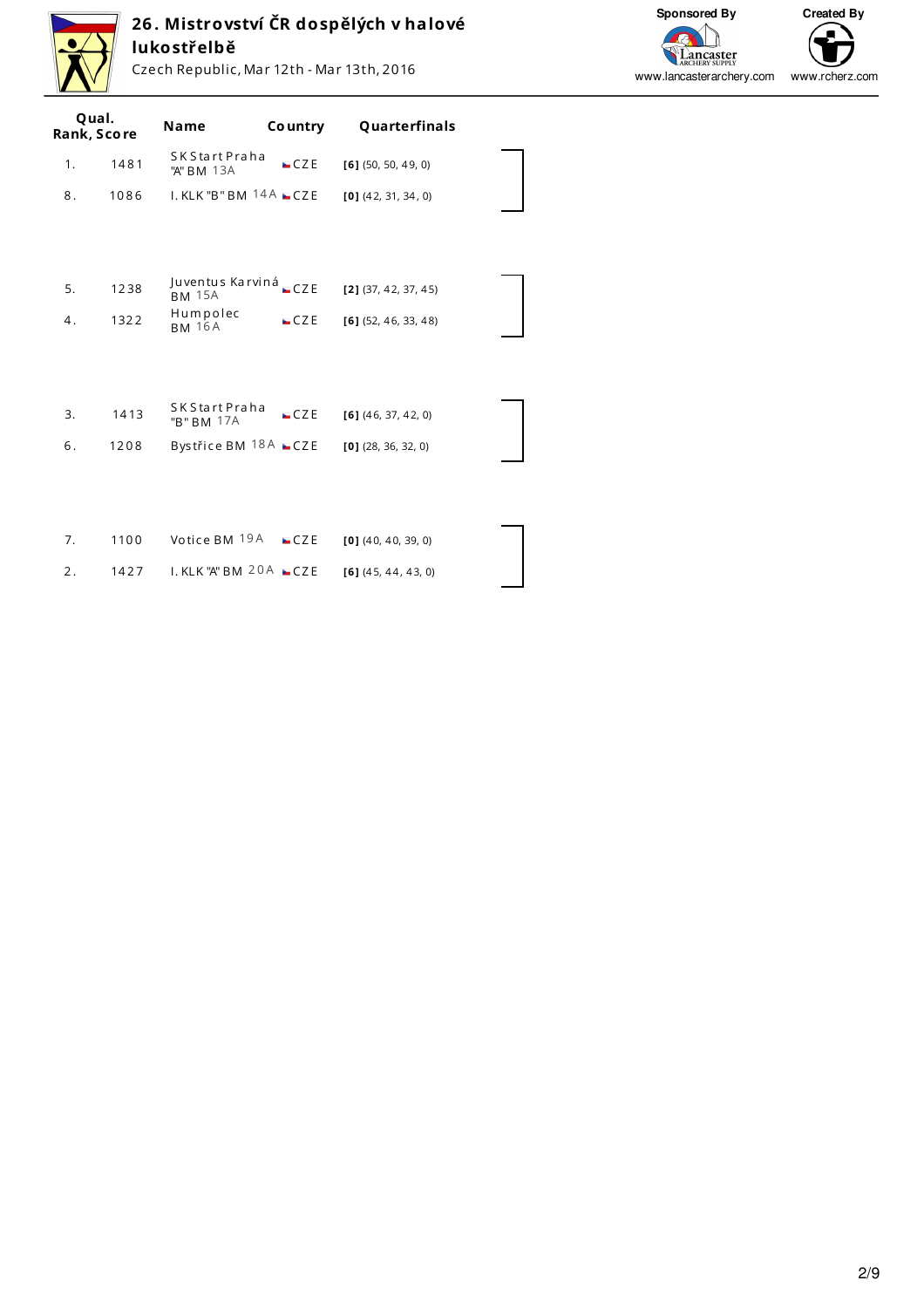



# **Indoor - Recurve - Senioři - Muž - 18m round**

| Qual.<br>Rank, Score |      | Name                            | <b>Country</b> | <b>Semifinals</b>      | <b>Finals</b>                                           |                      |
|----------------------|------|---------------------------------|----------------|------------------------|---------------------------------------------------------|----------------------|
| 1.                   | 1535 | Prostějov<br>RMM 1A             | CZE            | $[5]$ (48, 52, 44, 0)  | #0 Prostějov RMM 2A<br>(CZE)                            |                      |
| 4.                   | 1530 | SKP Vsetín<br>RMM <sub>2A</sub> | CZE            | $[1]$ (43, 50, 44, 0)  | $[6]$ (51, 50, 46, 52)                                  | <b>GOLD</b>          |
|                      |      |                                 |                |                        |                                                         | Prostějov RMM (CZE)  |
| 3.                   | 1532 | Litvínov RMM $3A$ $CZE$         |                | $[3]$ (46, 50, 52, 43) | #0 LK ARCUS RMM 2B<br>(CZE)                             | <b>SILVER</b>        |
| 2.                   | 1534 | <b>LKARCUS</b><br>RMM 4A        | CZE            | $[5]$ (41, 50, 53, 48) | $[2]$ (43, 56, 37, 50)                                  | LK ARCUS RMM (CZE)   |
|                      |      |                                 |                |                        | #0 SKP Vsetín RMM 3A<br>(CZE)<br>$[6]$ (55, 56, 50, 52) | <b>BRONZE</b>        |
|                      |      |                                 |                |                        |                                                         | SKP Vsetín RMM (CZE) |
|                      |      |                                 |                |                        | #0 Litvínov RMM 3B<br>(CZE)                             |                      |

**[2 ]** (4 9, 50, 51, 4 2)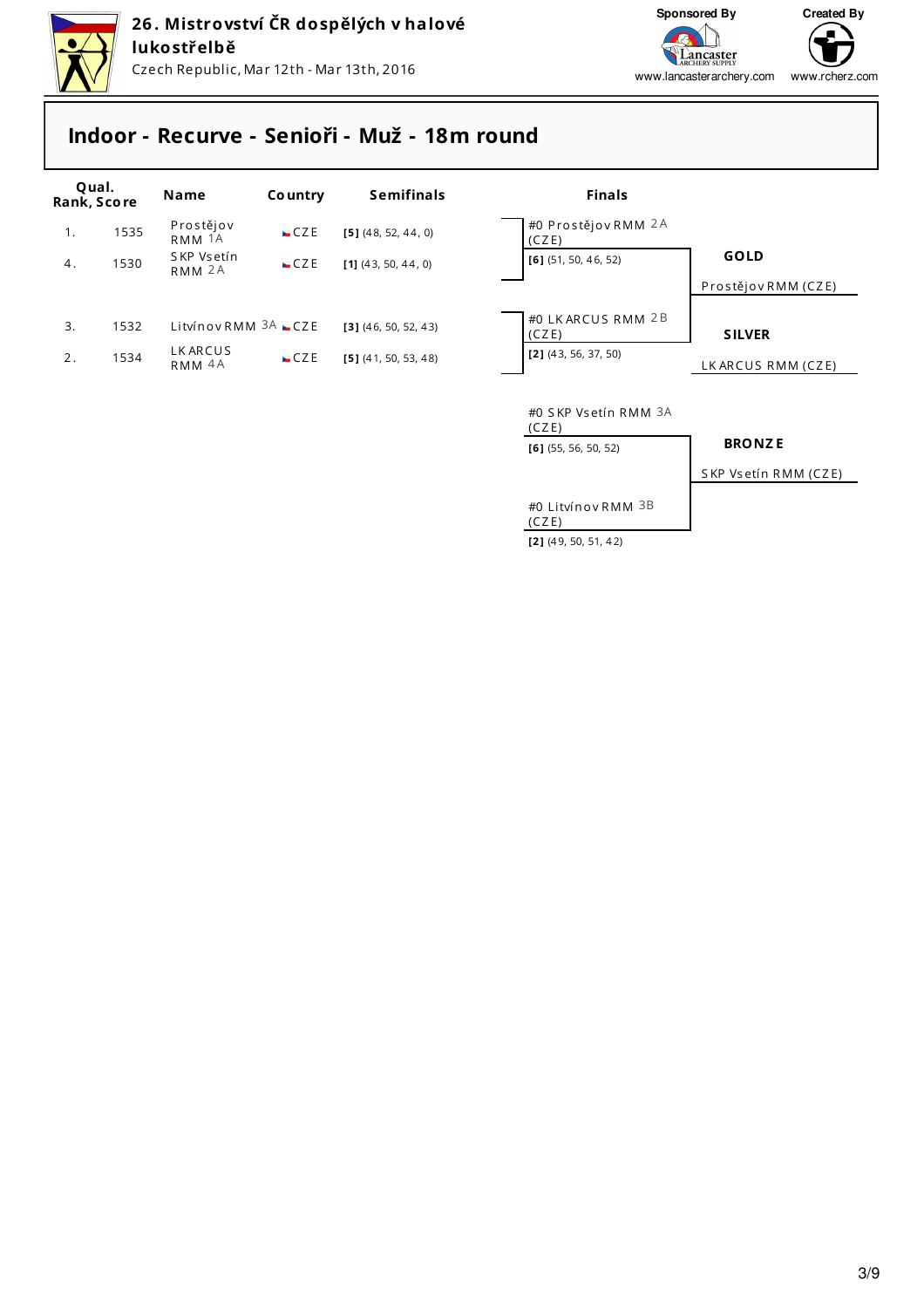



www.rcherz.com www.lancasterarchery.com

## **Indoor - Recurve - Dospělí - Muž - 18m round**



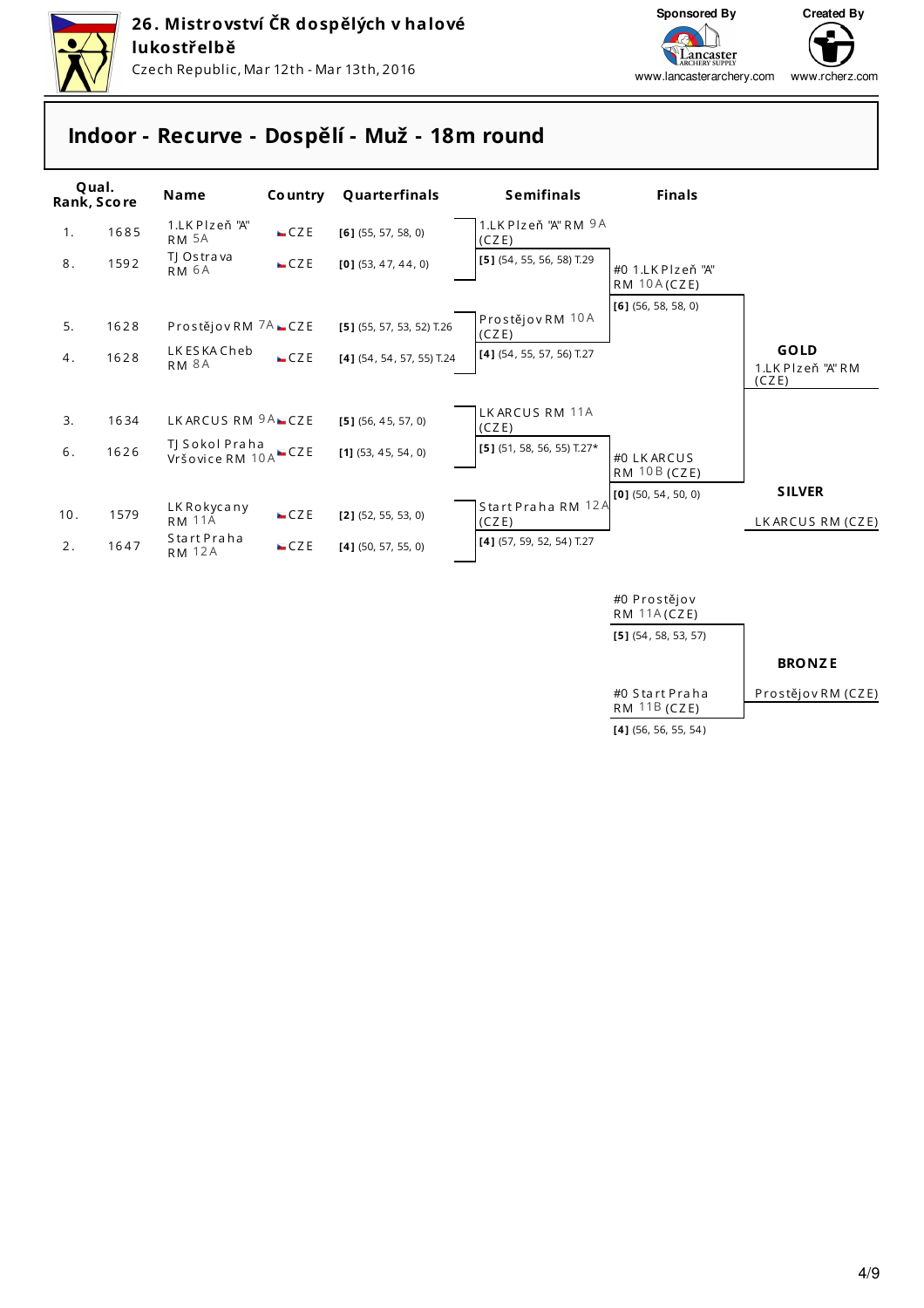

## **26 . Mistrovství ČR dospělých v halové lukostřelbě**

Czech Republic, Mar 12th - Mar 13th, 2016

**Sponsored By Created By** ⊆ **Lancaster**<br>ARCHERY SUPPLY www.lancasterarchery.comwww.rcherz.com

|     | Qual.<br>Rank, Score | Name                                         | Co untry | 1/8                    | Quarterfinals                            |
|-----|----------------------|----------------------------------------------|----------|------------------------|------------------------------------------|
| 1.  | 1685                 | #0 1.LK Plzeň "A"<br>RM <sub>1A</sub>        | CZE      | $[6]$ (54, 57, 53, 0)  | 1.LK Plzeň "A" RM 5A (CZE)               |
| 16. | 1491                 | #0 I. Královský LK_czE<br>"A" RM 2A          |          | $[0]$ (51, 53, 51, 0)  | $[6]$ (55, 57, 58, 0)                    |
| 9.  | 1586                 | #0 1.LK Plzeň "B"<br>RM 3A                   | $-CZE$   | $[0]$ (51, 53, 46, 0)  | TJ Ostrava RM <sup>6A</sup> (CZE)        |
| 8.  | 1592                 | #0 TJ Ostrava<br>RM <sub>4</sub> A           | CZE      | $[6]$ (52, 57, 53, 0)  | $[0]$ (53, 47, 44, 0)                    |
| 5.  | 1628                 | #0 Prostějov<br>RM 5A                        | CZE      | $[6]$ (55, 57, 53, 55) | Prostějov RM 7A (CZE)                    |
| 12. | 1572                 | #0 LK Votice<br>RM 6A                        | CZE      | $[2]$ (52, 49, 57, 51) | $[5]$ (55, 57, 53, 52) T.26              |
| 13. | 1556                 | #0 Patriot Brno<br>RM <sub>7A</sub>          | CZE      | $[1]$ (53, 52, 54, 0)  | LK ES KA Cheb RM 8A<br>(CZE)             |
| 4.  | 1628                 | #0 LK ES KA Cheb<br><b>RM 8A</b>             | CZE      | $[5]$ (55, 52, 55, 0)  | $[4]$ (54, 54, 57, 55) T.24              |
| 3.  | 1634                 | #0 LK ARCUS<br>RM 9A                         | $-CZE$   | $[6]$ (56, 57, 59, 0)  | LK ARCUS RM 9A (CZE)                     |
| 14. | 1553                 | #0 ČVUTRM $10A$ $CZE$                        |          | $[0]$ (52, 54, 53, 0)  | $[5]$ (56, 45, 57, 0)                    |
| 11. | 1574                 | #0 LO TJ START<br>Brno RM 11A<br>#0 TJ Sokol | CZE      | $[2]$ (51, 49, 55, 51) | TJ Sokol Praha Vršovice<br>$RM$ 10A(CZE) |
| 6.  | 1626                 | Praha Vršovice ■CZE<br><b>RM 12A</b>         |          | $[6]$ (55, 46, 56, 53) | $[1]$ (53, 45, 54, 0)                    |
| 7.  | 1624                 | #0 I. Královský LK _CZE<br>"B" RM 13A        |          | $[2]$ (52, 53, 52, 50) | LK Rokycany RM 11A<br>(CZE)              |
| 10. | 1579                 | #0 LK Rokycany<br><b>RM 14A</b>              | CZE      | $[6]$ (57, 53, 52, 56) | $[2]$ (52, 55, 53, 0)                    |
| 15. | 1509                 | #0 Spartak<br>Chrást RM 15A                  | $-CZE$   | $[0]$ (52, 52, 48, 0)  | Start Praha RM 12A<br>(CZE)              |
| 2.  | 1647                 | #0 Start Praha<br><b>RM 16A</b>              | CZE      | $[6]$ (54, 56, 56, 0)  | $[4]$ (50, 57, 55, 0)                    |

#### **Name Co untry 1/8 Quarterfinals**

| 1.LK Plzeň "A" RM 5A (CZE)                    |
|-----------------------------------------------|
| $[6]$ (55, 57, 58, 0)                         |
|                                               |
|                                               |
| TJ Ostrava RM 6A (CZE)                        |
| $[0]$ (53, 47, 44, 0)                         |
|                                               |
|                                               |
| Prostějov RM 7A (CZE)                         |
| [5] (55, 57, 53, 52) T.26                     |
|                                               |
|                                               |
| LK ES KA Cheb RM 8A                           |
| (CZE)<br>[4] (54, 54, 57, 55) T.24            |
|                                               |
|                                               |
|                                               |
| LK ARCUS RM 9A (CZE)<br>$[5]$ (56, 45, 57, 0) |
|                                               |
|                                               |
| TJ Sokol Praha Vršovice                       |
| <b>RM 10A(CZE)</b>                            |
| $[1]$ (53, 45, 54, 0)                         |
|                                               |
|                                               |
| LK Rokycany RM 11A<br>(CZE)                   |
| $[2]$ (52, 55, 53, 0)                         |
|                                               |
|                                               |
| Start Praha RM 12A<br>(CZE)                   |
| $[4]$ (50, 57, 55, 0)                         |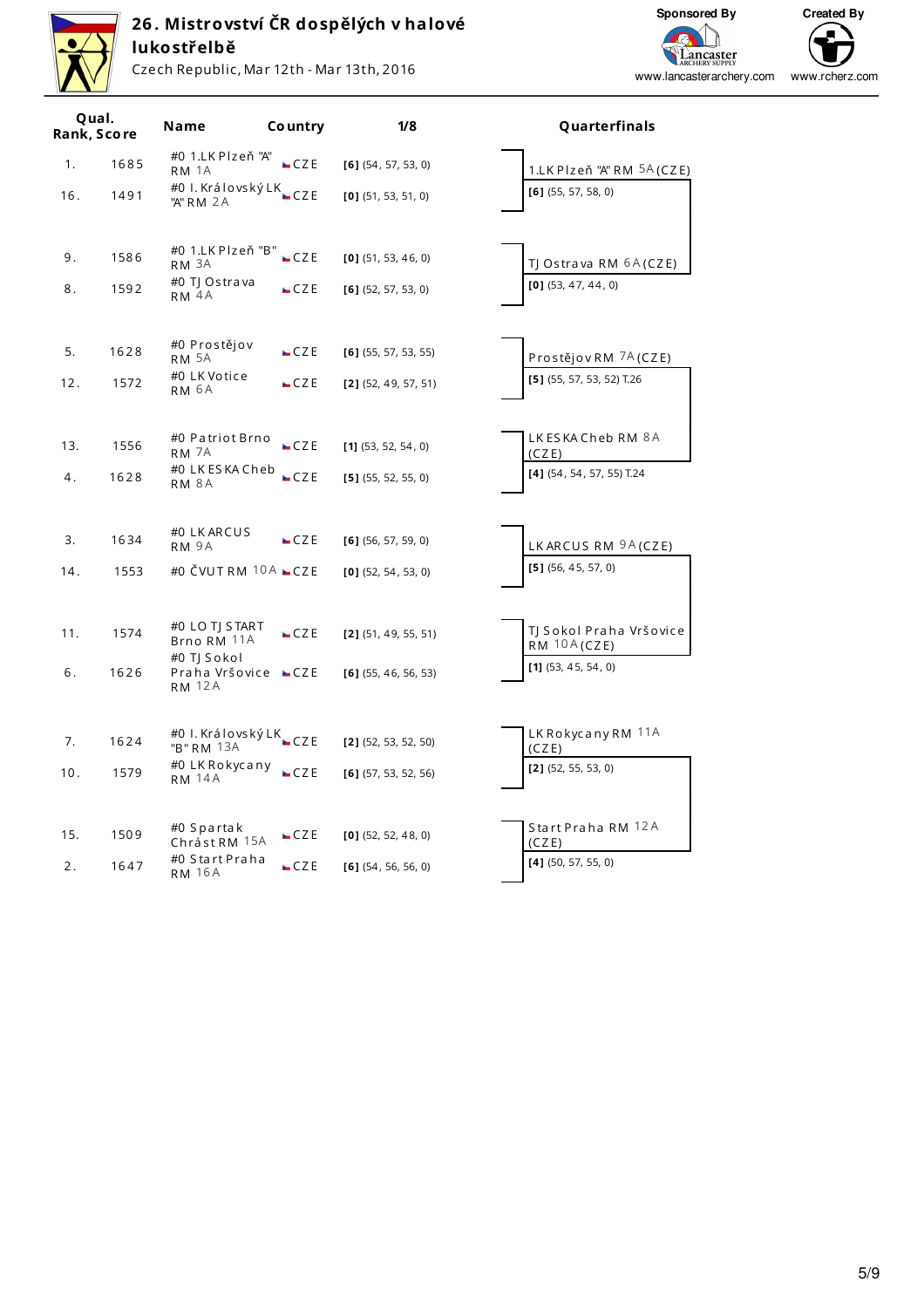



www.rcherz.com www.lancasterarchery.com

# **Indoor - Recurve - Dospělí - Žena - 18m round**

| Qual.<br>Rank, Score |                          | Name                                      | <b>Country</b> | Quarterfinals                | <b>Semifinals</b>                | <b>Finals</b>                                  |                                  |
|----------------------|--------------------------|-------------------------------------------|----------------|------------------------------|----------------------------------|------------------------------------------------|----------------------------------|
| 1.                   | 1618                     | LO TJ Ostrava "A" CZE<br>RW <sub>1A</sub> |                | $\Omega$                     | LO TJ Ostrava "A"<br>RW 5A (CZE) |                                                |                                  |
| $-$ .                | $\overline{\phantom{a}}$ | - bye -                                   |                |                              | $[6]$ (56, 55, 47, 0)            | #0 LO TJ Ostrava "A"<br>RW <sup>6</sup> A(CZE) |                                  |
| 5.                   | 1394                     | Olomouc RW $3A$ $CZE$                     |                | $[5]$ (45, 47, 48, 47) T.25* | Olomouc RW 6A                    | $[6]$ (55, 54, 53, 53)                         |                                  |
| 4.                   | 1495                     | LO TJ Ostrava "B" CZE<br>RW <sub>4A</sub> |                | $[4]$ (41, 45, 50, 53) T.25  | (CZE)<br>$[0]$ (43, 53, 33, 0)   |                                                | <b>GOLD</b><br>LO TJ Ostrava "A" |
|                      |                          |                                           |                |                              |                                  |                                                | RW(CZE)                          |
| 3.                   | 1534                     | Start Praha<br>RW <sub>5A</sub>           | CZE            | $[0]$ (54, 48, 45, 0)        | 1.LK Plzeň "B" RW 7A<br>(CZE)    |                                                |                                  |
| 6.                   | 1382                     | 1.LK Plzeň "B"<br>RW <sub>6A</sub>        | CZE            | $[6]$ (55, 54, 53, 0)        | $[0]$ (36, 45, 47, 0)            | #0 1.LK Plzeň "A"<br>RW6B(CZE)                 |                                  |
|                      |                          |                                           |                |                              |                                  | $[2]$ (49, 53, 55, 52)                         | <b>SILVER</b>                    |
| 7.                   | 1212                     | Start Brno RW 7A CZE                      |                | $[0]$ (36, 39, 45, 0)        | 1.LK Plzeň "A" RW 8A<br>(CZE)    |                                                | 1.LK Plzeň "A" RW<br>(CZE)       |
| 2.                   | 1594                     | 1.LK Plzeň "A"<br>RW <sup>8A</sup>        | CZE            | $[6]$ (55, 46, 52, 0)        | $[6]$ (46, 49, 54, 0)            |                                                |                                  |
|                      |                          |                                           |                |                              |                                  | #0 Olomouc RW 7A                               |                                  |

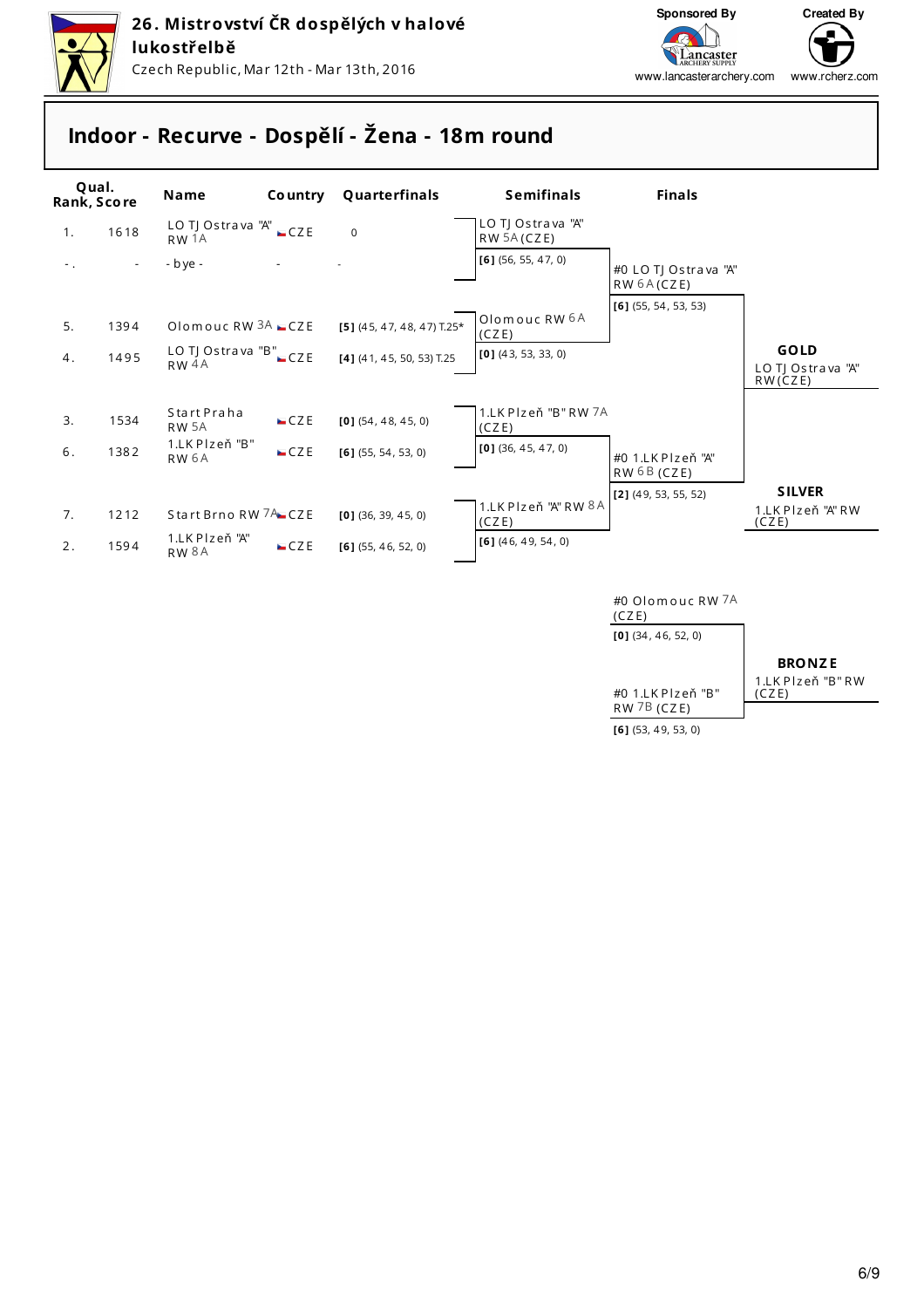

# **26 . Mistrovství ČR dospělých v halové lukostřelbě**

Czech Republic, Mar 12th - Mar 13th, 2016



|    | Qual.<br>Rank, Score | Name                                  | Co untry | Quarterfinals                |  |
|----|----------------------|---------------------------------------|----------|------------------------------|--|
| 1. | 1618                 | LO TJ Ostrava "A"<br>RW <sub>1A</sub> | CZE      | $\Omega$                     |  |
| Ξ. | $\sim$               | $-$ bye $-$                           | $\sim$   | $\overline{\phantom{a}}$     |  |
|    |                      |                                       |          |                              |  |
|    |                      |                                       |          |                              |  |
| 5. | 1394                 | Olomouc RW $3A$ $CZE$                 |          | $[5]$ (45, 47, 48, 47) T.25* |  |
| 4. | 1495                 | LO TJ Ostrava "B" CZE<br>$RW$ 4A      |          | [4] (41, 45, 50, 53) T.25    |  |
|    |                      |                                       |          |                              |  |
|    |                      |                                       |          |                              |  |
| 3. | 1534                 | Start Praha<br><b>RW 5A</b>           | CZE      | $[0]$ (54, 48, 45, 0)        |  |
| 6. | 1382                 | 1.LK Plzeň "B"<br>RW <sub>6A</sub>    | CZE      | $[6]$ (55, 54, 53, 0)        |  |
|    |                      |                                       |          |                              |  |
|    |                      |                                       |          |                              |  |
| 7. | 1212                 | Start Brno RW 7A CZE                  |          | $[0]$ (36, 39, 45, 0)        |  |
| 2. | 1594                 | 1.LK Plzeň "A"<br><b>RW8A</b>         | CZE      | $[6]$ (55, 46, 52, 0)        |  |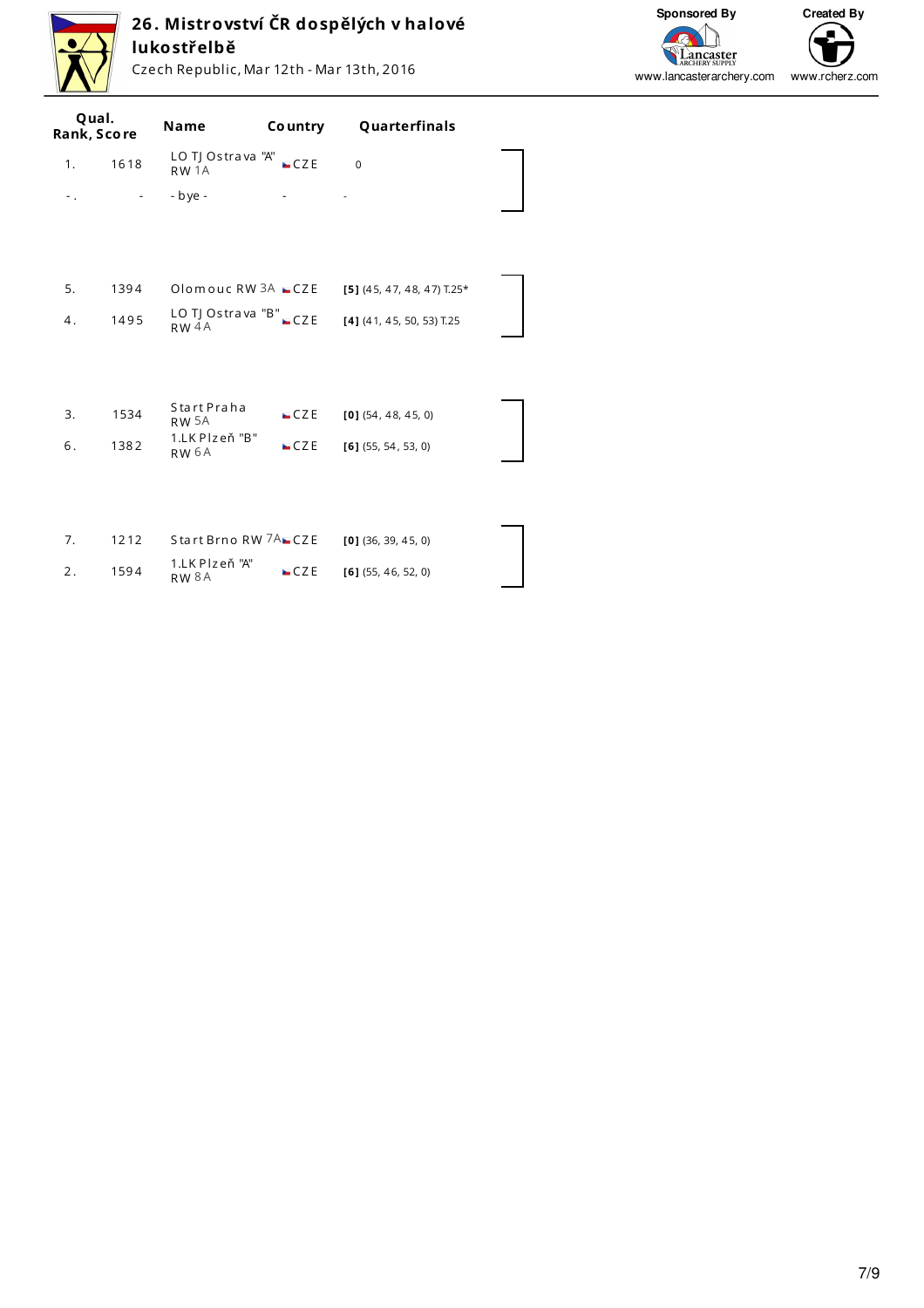



# **Indoor - Compound - Dospělí - Muž - 18m round**